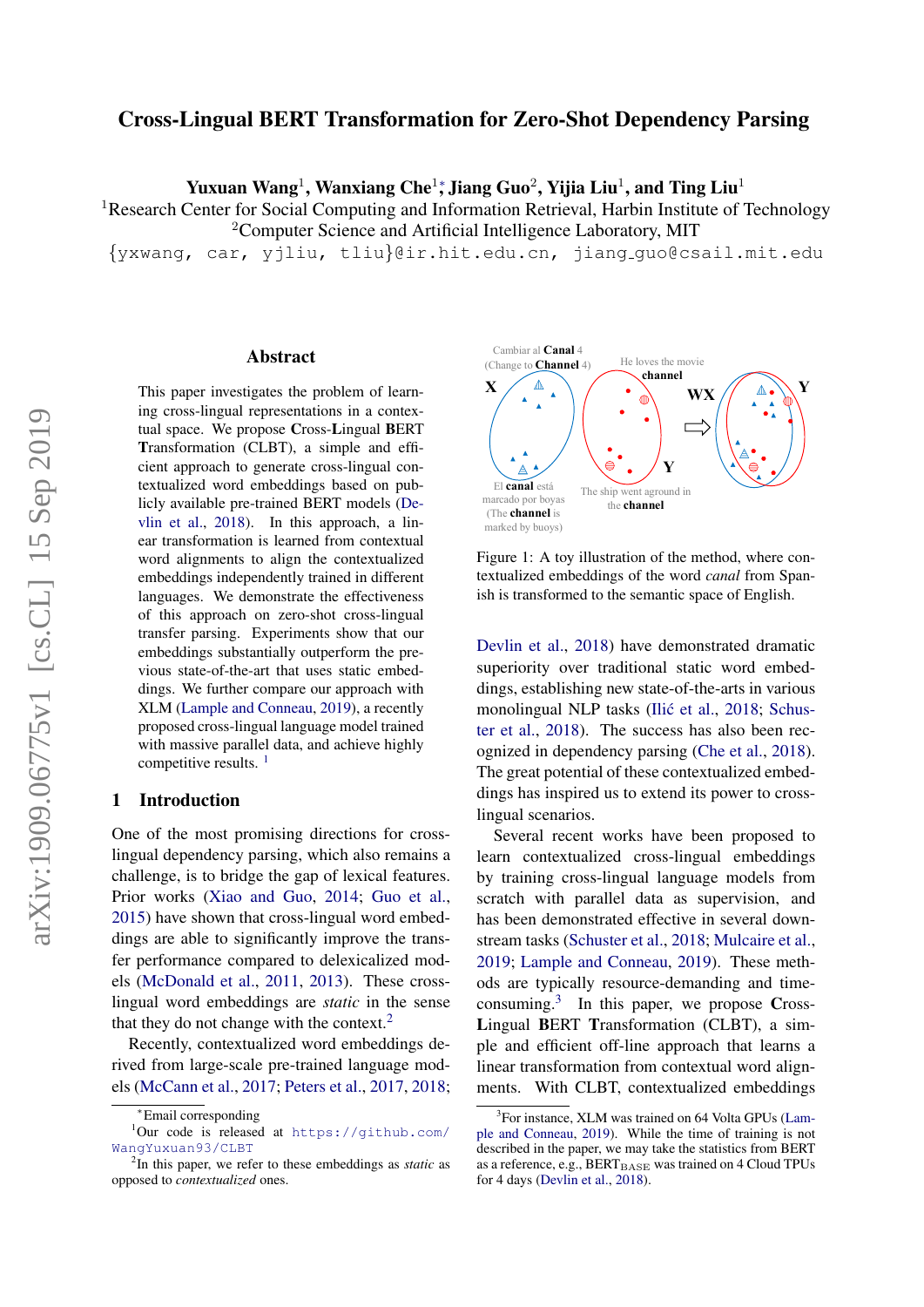from pre-trained BERT models in different languages are projected into a shared semantic space. The learned transformation is then used on top of the BERT encodings for each sentence, which are further fed as input to a parser.

Our approach utilizes the semantic equivalence in word alignments, and thus is supposed to be *word sense-preserving*. Figure [1](#page-0-3) illustrates our approach, where contextualized embeddings of the Spanish word "canal" are transformed to the corresponding semantic space in English.

Experiments on the Universal Dependencies (UD) treebanks (v2.2) [\(Nivre et al.,](#page-6-4) [2018\)](#page-6-4) show that our approach substantially outperforms previous models that use static cross-lingual embeddings, with an absolute gain of 2.91% in averaged LAS. We further compare to XLM [\(Lam](#page-5-1)[ple and Conneau,](#page-5-1) [2019\)](#page-5-1), a recently proposed large-scale cross-lingual language model. Results demonstrate that our approach requires significantly fewer training data, computing resources and less training time than XLM, yet achieving highly competitive results.

#### 2 Related Work

Static cross-lingual embedding learning methods can be roughly categorized as *on-line* and *off-line* methods. Typically, on-line approaches integrate monolingual and cross-lingual objectives to learn cross-lingual word embeddings in a joint manner [\(Klementiev et al.,](#page-5-9)  $2012$ ; Kočiský et al.,  $2014$ ; [Guo](#page-5-11) [et al.,](#page-5-11) [2016\)](#page-5-11), while off-line approaches take pretrained monolingual word embeddings of different languages as input and retrofit them into a shared semantic space [\(Xing et al.,](#page-6-5) [2015;](#page-6-5) [Lample et al.,](#page-5-12) [2018;](#page-5-12) [Chen and Cardie,](#page-5-13) [2018\)](#page-5-13).

Several approaches have been proposed recently to connect the rich expressiveness of contextualized word embeddings with cross-lingual transfer. [Mulcaire et al.](#page-5-8) [\(2019\)](#page-5-8) based their model on ELMo [\(Peters et al.,](#page-6-2) [2018\)](#page-6-2) and proposed a polyglot contextual representation model by capturing character-level information from multilingual data. [Lample and Conneau](#page-5-1) [\(2019\)](#page-5-1) adapted the objectives of BERT [\(Devlin et al.,](#page-5-0) [2018\)](#page-5-0) to incorporate cross-lingual supervision from parallel data to learn cross-lingual language models (XLMs), which have obtained state-of-the-art results on several cross-lingual tasks. Similar to our approach, [Schuster et al.](#page-6-6) [\(2019\)](#page-6-6) also aligned pretrained contextualized word embeddings through

linear transformation in an off-line fashion. They used the averaged contextualized embeddings as an *anchor* for each word type, and learn a transformation in the anchor space. Our approach, however, learns this transformation directly in the contextual space, and hence is explicitly designed to be *word sense-preserving*.

#### 3 Cross-Lingual BERT Transformation

This section describes our proposed approach, namely CLBT, to transform pre-trained monolingual contextualized embeddings to a shared semantic space.

#### 3.1 Contextual Word Alignment

Traditional methods of learning static crosslingual word embeddings have been relying on various sources of supervision such as bilingual dictionaries [\(Lazaridou et al.,](#page-5-14) [2015;](#page-5-14) [Smith et al.,](#page-6-7) [2017\)](#page-6-7), parallel corpus [\(Guo et al.,](#page-5-2) [2015\)](#page-5-2) or online Google Translate [\(Mikolov et al.,](#page-5-15) [2013;](#page-5-15) [Xing](#page-6-5) [et al.,](#page-6-5) [2015\)](#page-6-5). To learn contextualized cross-lingual word embeddings, however, we require supervision at word token-level (or context-level) rather than type-level (i.e. dictionaries). Therefore, we assume a parallel corpus as our supervision, analogous to on-line methods such as XLM [\(Lample](#page-5-1) [and Conneau,](#page-5-1) [2019\)](#page-5-1).

In our approach, unsupervised bidirectional word alignment is first applied to the parallel corpus to obtain a set of aligned word pairs with their contexts, or *contextual word pairs* for short. For one-to-many and many-to-one alignments, we use the left-most aligned word, $4$  such that all the resulting word pairs are one-to-one. In practice, since WordPiece embeddings [\(Wu et al.,](#page-6-8) [2016\)](#page-6-8) are used in BERT, all the parallel sentences are tokenized using BERT's wordpiece vocabulary before being aligned.

#### 3.2 Off-Line Transformation

Given a set of contextual word pairs, their BERT representations  $\{\mathbf x_i, \mathbf y_i\}_{i=1}^n$  can be easily obtained from pre-trained BERT models,<sup>[5](#page-1-1)</sup> where  $x_i \in \mathbb{R}^{d_1}$ is the contextualized embedding of token  $i$  in the

<span id="page-1-0"></span><sup>4</sup> Preliminary experiments indicate that this way works better than keeping all the alignments.

<span id="page-1-1"></span><sup>&</sup>lt;sup>5</sup>In this work, we use the English BERT (enBERT) for the source language (English) and the multilingual BERT (mBERT), which is trained on 102 languages without crosslingual supervision, for all the target languages.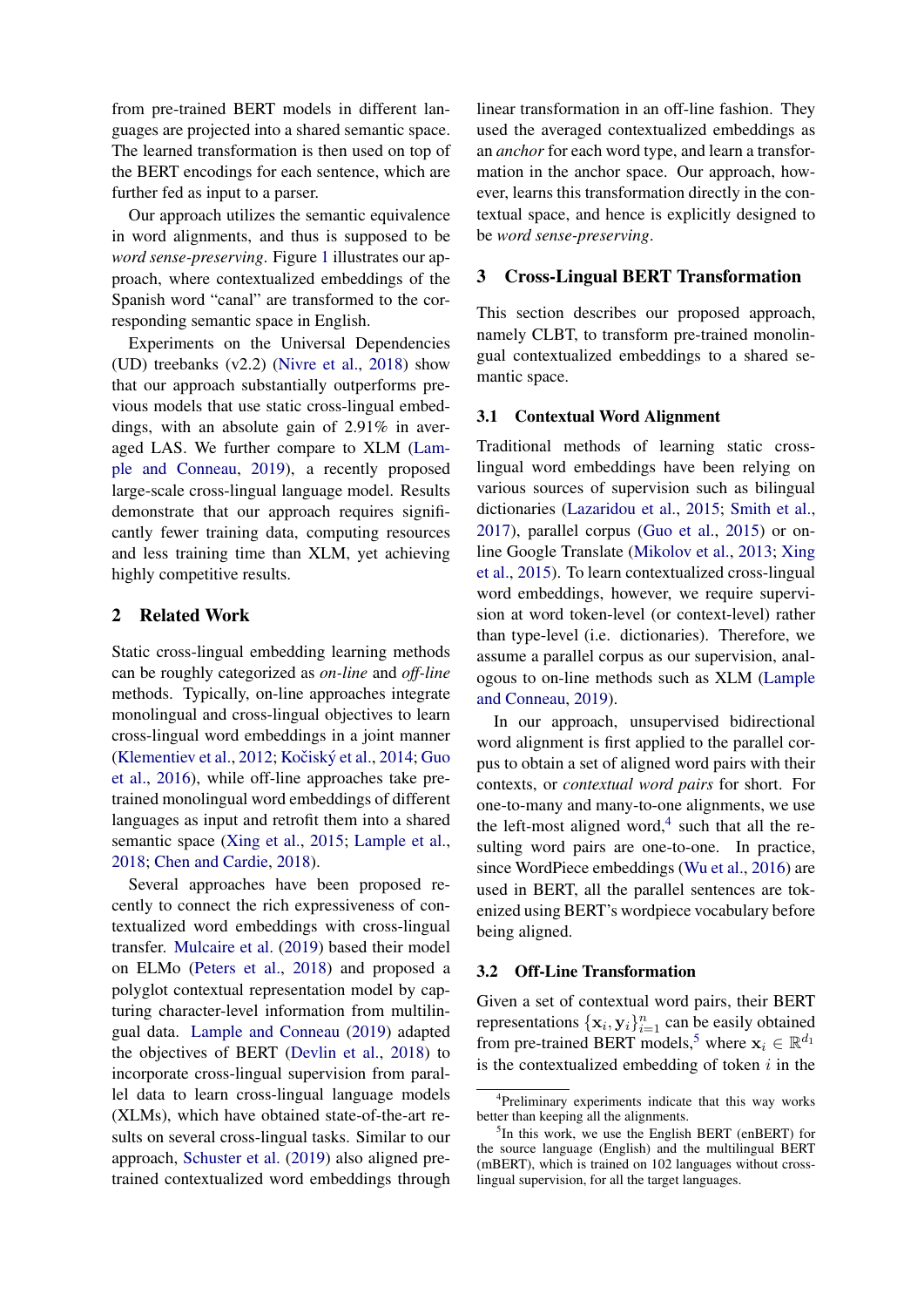target language, and  $\mathbf{y}_i \in \mathbb{R}^{d_2}$  is the representation of its alignment in the source language.

In our experiments, a parser is trained on source language data and applied directly to all the target languages. Therefore, we propose to project the embeddings of target languages to the space of the source language, instead of the opposite direction. Specifically, we aim at finding an appropriate linear transformation W, such that  $Wx_i$  approximates  $y_i$ <sup>[6](#page-2-0)</sup>. This can be achieved by solving the following optimization problem:

$$
\min_{\mathbf{W}} \sum_{i=1}^{n} ||\mathbf{W} \mathbf{x}_i - \mathbf{y}_i||^2,
$$

where  $\mathbf{W} \in \mathbb{R}^{d_1 \times d_2}$  is a parameter matrix.

Previous works on static cross-lingual embeddings have shown that an orthogonal W (i.e.  $W^{\top}W = I$ ) is helpful for the word translation task [\(Xing et al.,](#page-6-5) [2015\)](#page-6-5). In this case, an analytical solution can be found through singular value decomposition (SVD) of  $\mathbf{Y}^\top \mathbf{X}$ :

$$
\mathbf{W} = \mathbf{V}\mathbf{U}^{\top}, \text{ where } \mathbf{U}\mathbf{\Sigma}\mathbf{V}^{\top} = \mathbf{S}\mathbf{V}\mathbf{D}(\mathbf{Y}^{\top}\mathbf{X}).
$$

Here  $\mathbf{X} \in \mathbb{R}^{n \times d}$  and  $\mathbf{Y} \in \mathbb{R}^{n \times d}$  are the contextualized embedding matrices, where  $n$  is the number of aligned contextual word pairs, d is the dimension of monolingual contextualized embeddings. Each pair of rows  $(\mathbf{x}_i, \mathbf{y}_i)$  indicates an aligned contextual word pair.

Although this can be computed in CPUs within several minutes, more memories will be required with the growth of the amount of training data. Therefore, we present an approximate solution, where W is optimized with gradient decent (GD) and is not constrained to be orthogonal.<sup>[7](#page-2-1)</sup> This GDbased approach can be trained on a single GPU and typically converges in several hours.

To validate the effectiveness of our approach in cross-lingual dependency parsing, we first obtain the CLBT embeddings with the proposed approach, and then use them as input to a modern graph-based neural parser (described in next section), in replacement of the pre-trained static embeddings. Note that BERT produces embeddings in wordpiece-level, so we only use the left-most wordpiece embedding of each word.<sup>[8](#page-2-2)</sup>

#### 4 Experiments

### 4.1 Data and Settings

In our experiments, the contextual word pairs are obtained from the Europarl corpora [\(Koehn,](#page-5-16) [2005\)](#page-5-16) using the *fast align* toolkit [\(Dyer et al.,](#page-5-17) [2010\)](#page-5-17). Only 10,000 sentence pairs are used for each target language. For the parsing datasets, we use the Universal Dependencies(UD) Treebanks (v2.2) [\(Nivre](#page-6-4) [et al.,](#page-6-4)  $2018$ ,  $9$  following the settings of the previous state-of-the-art system [\(Ahmad et al.,](#page-5-18) [2018\)](#page-5-18). From the 31 languages they have analyzed, we select 18 whose Europarl data is publicly available.[10](#page-2-4) Statistics of the selected languages and treebanks can be found in the Appendix. We employ the Biaffine Graph-based Parser of [Dozat and](#page-5-19) [Manning](#page-5-19) [\(2017\)](#page-5-19) and adopt their hyper-parameters for all of our models.

In all the experiments, English is used as the source language, and the other 17 languages as targets. The model is trained on the English treebank and applied directly to target languages with the transformed contextualized embeddings. We train our models using the Adam optimizer [\(Kingma](#page-5-20) [and Ba,](#page-5-20) [2015\)](#page-5-20), and most of the them converge within a few thousand epochs in several hours. More implementation details are reported in the Appendix.

### 4.2 Baseline Systems

We compare our method with the following three baseline models:

- mBERT (contextualized). Embeddings generated by the mBERT model are directly used in the training and testing procedures.
- FT-SVD [\(Ahmad et al.,](#page-5-18) [2018,](#page-5-18) off-line, static). SVD-based transformation [\(Smith](#page-6-7) [et al.,](#page-6-7) [2017\)](#page-6-7) is applied on 300-dimensional FastText embeddings [\(Bojanowski et al.,](#page-5-21) [2017\)](#page-5-21) to obtain cross-lingual static embeddings, which represents the previous state-ofthe-art. We report results from their paper of the RNNGraph model which used the same architecture as ours.
- **XLM** [\(Lample and Conneau,](#page-5-1) [2019,](#page-5-1) on-line, contextualized). A strong method which learns contextualized cross-lingual embeddings from scratch with cross-lingual data.

<span id="page-2-0"></span><sup>6</sup>We also investigated non-linear transformation in our experiments, but didn't observe any improvements.

<span id="page-2-2"></span><span id="page-2-1"></span><sup>&</sup>lt;sup>7</sup>We found the orthogonal constraint doesn't help for GD. <sup>8</sup>We tried alternative strategies such as averaging, using the middle or right-most wordpiece, but observed no significant difference.

<span id="page-2-4"></span><span id="page-2-3"></span><sup>9</sup><hdl.handle.net/11234/1-2837>

 $10$ For languages with multiple treebanks, we use the same combinations as they did.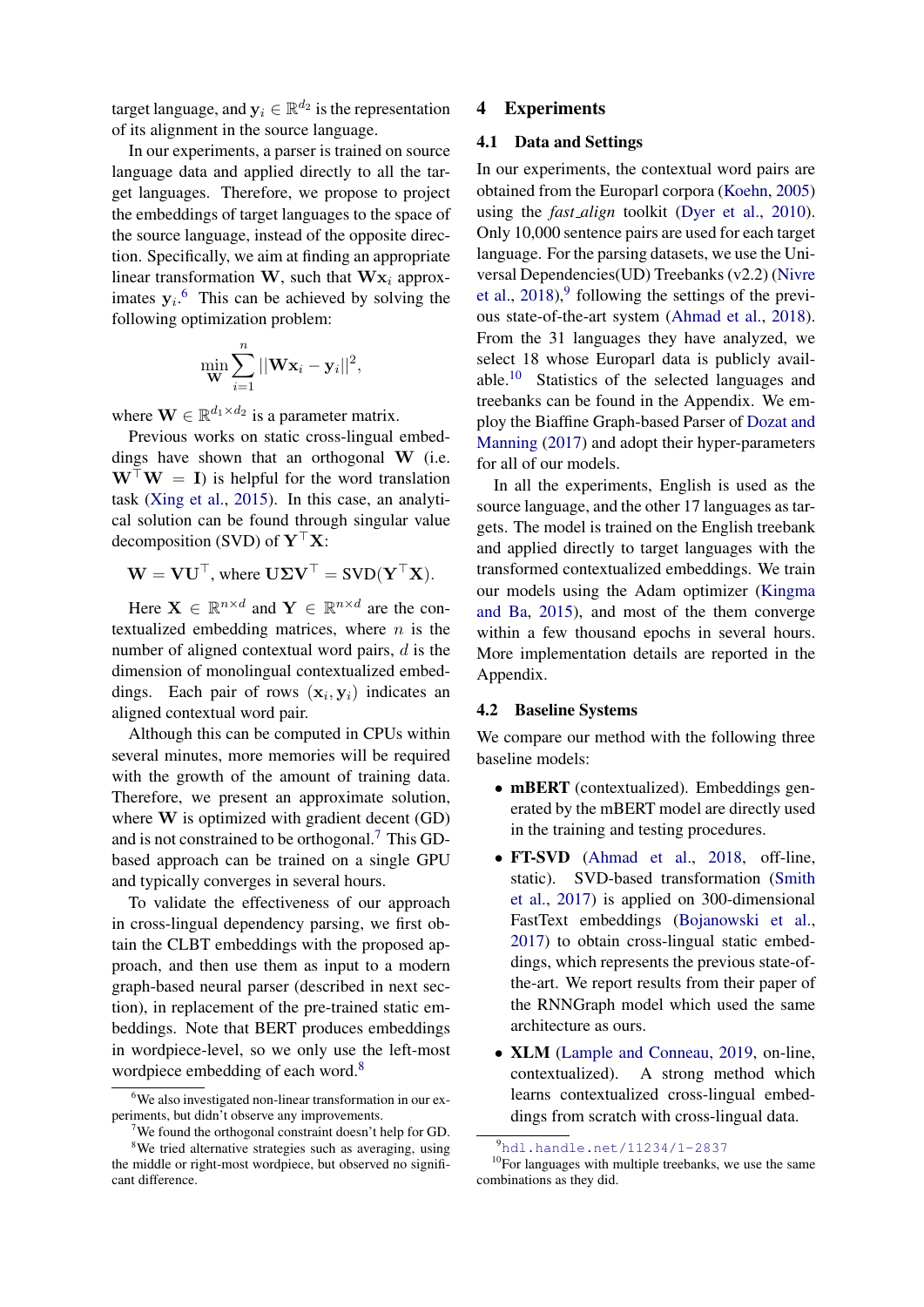<span id="page-3-1"></span>

|                        | Static        |       | Contextualized |                     |  |
|------------------------|---------------|-------|----------------|---------------------|--|
| Lan.                   | <b>FT-SVD</b> | mBERT | CLBT<br>(SVD)  | <b>CLBT</b><br>(GD) |  |
| en                     | 88.31         | 90.71 | 91.03*         |                     |  |
| de                     | 59.31         | 63.41 | 64.47*         | 62.14               |  |
| da                     | 68.81         | 70.57 | 71.60*         | 71.66*              |  |
| <b>SV</b>              | 73.49         | 70.09 | 73.33*         | 75.95*              |  |
| nl                     | 60.11         | 65.66 | 65.45          | 63.86               |  |
| $f_{r}$                | 73.46         | 72.97 | 74.70*         | 76.59*              |  |
| it                     | 76.23         | 79.02 | 79.46          | 78.98               |  |
| es                     | 66.91         | 65.43 | $67.14*$       | 68.33*              |  |
| pt                     | 67.98         | 67.11 | 69.12*         | $69.25*$            |  |
| ro                     | 52.11         | 46.40 | 55.14*         | 55.84*              |  |
| sk                     | 56.98         | 50.76 | 59.46*         | 59.92*              |  |
| pl                     | 58.59         | 63.10 | 65.37*         | 65.80*              |  |
| bg                     | 66.68         | 71.20 | 70.26          | 70.75               |  |
| sl                     | 54.57         | 56.78 | 57.42*         | 57.21*              |  |
| $\mathbf{c}\mathbf{s}$ | 52.80         | 45.20 | 52.20*         | 52.99*              |  |
| $f_1$                  | 48.74         | 49.56 | 51.00*         | $52.61*$            |  |
| et                     | 44.40         | 46.64 | 47.79*         | 48.52*              |  |
| lv                     | 49.59         | 45.11 | 48.59*         | 49.78*              |  |
| AVG.                   | 60.63         | 60.53 | 63.09          | 63.54               |  |

Table 1: Results (LAS%) on test sets. Languages are split by language families with dashed lines. AVG. means the average of results from all target languages. Statistically significant differences between our methods and the mBERT model are marked with \*, with  $p$ -value  $< 0.05$  under McNemar's test.

For the XLM model, we employ the XNLI-15  $model<sup>11</sup>$  they released to generate embeddings and apply them to cross-lingual dependency parsing in the same way as we do with our own model. We compare with them in the 4 overlapped languages both works have researched on.

#### 4.3 Comparison with Off-Line Methods

Results on the test sets are shown in Table 1.<sup>12</sup> Languages are grouped by language families. Overall, our approach with either SVD or GD outperforms both FT-SVD and mBERT by a substantial margin  $(+2.91\%$  in averaged LAS), among which GD turns out to be slightly better than SVD in most of the languages. When combined with FT-SVD, the performances can be further improved by 0.33% in LAS for the GD method and  $0.51\%$  for SVD (see the Appendix for more details). Interestingly, the mBERT model which is trained without any cross-lingual supervision but

<span id="page-3-3"></span>

| Lan. | <b>XLM</b>    | <b>CLBT</b> (SVD) | CLBT(GD)      |  |
|------|---------------|-------------------|---------------|--|
| en   | 91.85/89.92   | 92.81*/91.03*     |               |  |
| de   | 74.65/65.31   | 73.72/64.47       | 71.08/62.14   |  |
| fr   | 79.62/73.41   | 80.01/74.70*      | 80.85*/76.59* |  |
| es   | 75.41/67.43   | 75.52/67.14*      | 75.70*/68.33* |  |
| bg   | 81.07/69.45   | 82.14*/70.26      | 81.51/70.75*  |  |
| AVG. | 77.69/68.90   | 77.85/69.14       | 77.29/69.45   |  |
| Data | $0.2 - 13.1M$ | 10K               |               |  |

Table 2: Results (UAS%/LAS%) on test sets. The last row shows the training data used in each language by sentence. AVG. means the average of results from 4 target languages. Statistically significant differences between our methods and the XLM are marked with an asterisk, with p-value  $< 0.05$  under McNemar's test.

using a shared multilingual wordpiece vocabulary works surprisingly well in some languages, especially in those linguistically close to English. Similar observations have also been identified in other works (Pires et al., 2019; Wu and Dredze, 2019).

#### $4.4$ **Comparison with On-Line Methods**

Comparison of our approach and a cross-lingual language model pre-training (XLM) method (Lample and Conneau, 2019) in the 4 overlapped languages is shown in Table 2. CLBT outperforms XLM in 3 out of the 4 languages but lower in German (de). The amount of training data used in each method is also shown in the bottom: the number of parallel sentences used by XLM ranges from 0.2 million (10 million tokens) for Bulgarian to 13.1 million (682 million tokens) for French. In comparison, only 10,000 parallel sentences (0.4 million tokens) are used for each language in CLBT, demonstrating the data-efficiency of our approach. Moreover, given the efficiency in both data and training, CLBT can be readily scaled to new language pairs in hours.

#### 4.5 Analysis

#### $4.5.1$ **Transformation of Cross-lingual BERT Embedding**

In order to investigate the properties of contextualized representations before and after the linear transformation, we employ the SENSEVAL2 data (Edmonds and Cotton, 2001),<sup>13</sup> where words from different languages are tagged by their word senses in different contexts.

We took contextualized representations of the English word *nature* and its Spanish transla-

<span id="page-3-2"></span><span id="page-3-0"></span> $11$ github.com/facebookresearch/XLM

 $12$ UAS results are listed in the Appendix due to space limit. Note that since we have no access to the parsed files of the FT-SVD model, we only report statistical significant tests between our methods and the mBERT model, which is highly comparable to the FT-SVD model on average.

<span id="page-3-4"></span> $13$ www.hipposmond.com/senseval2/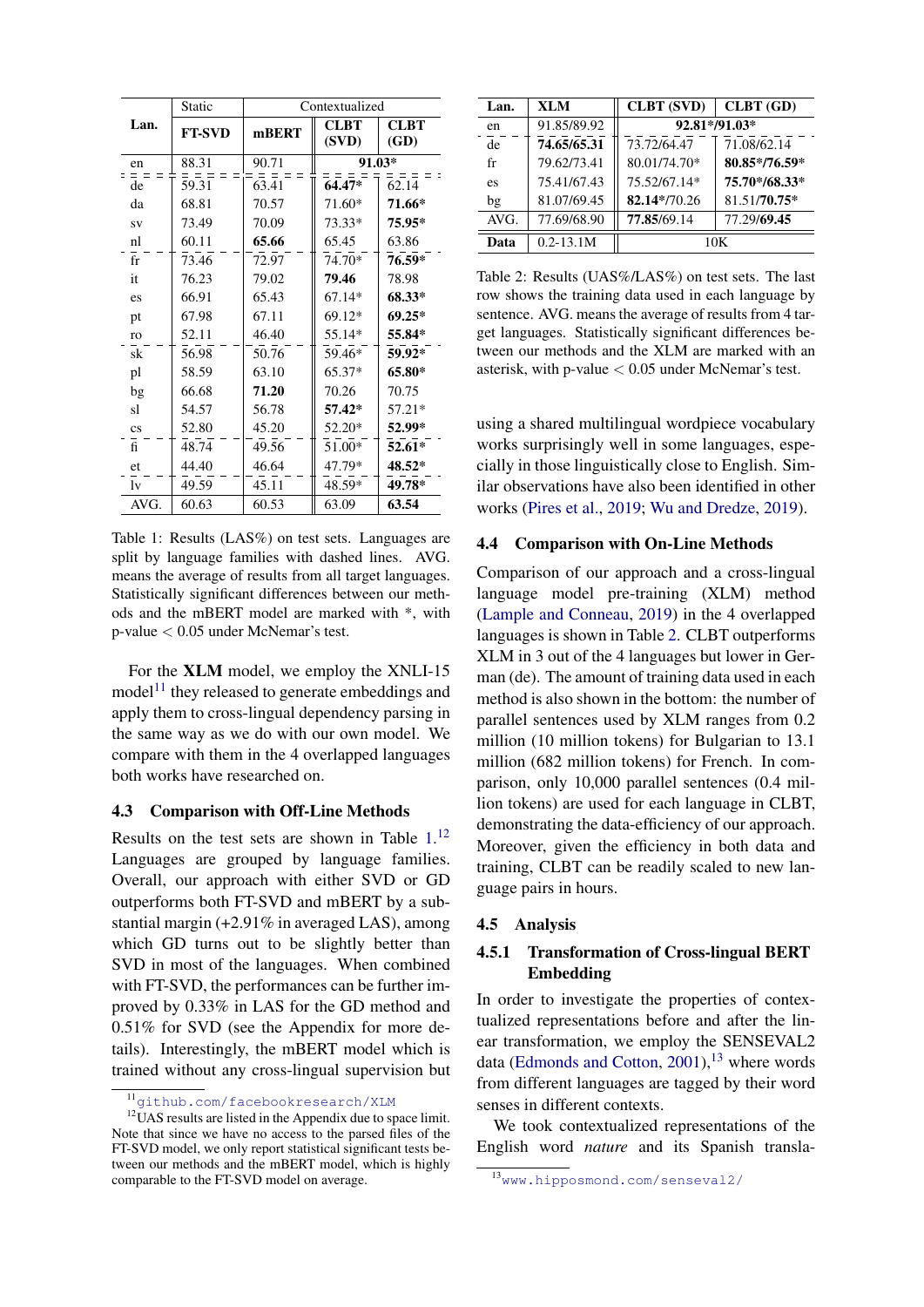<span id="page-4-0"></span>



<span id="page-4-1"></span>Figure 2: t-SNE visualization of the English word *nature* and its Spanish translation *naturaleza* in different contexts by the contextualized representations before (a) and after (b) the linear transformation. Points are colored by word senses. Example contexts are given in (a). Translations of Spanish sentences are in brackets.

tion *naturaleza* in different contexts from pretrained English and multilingual BERT respectively and visualize their distributions in Figure  $2(a)$ , where we can observe obvious clustering of word senses. Specifically, words with sense *nature-1* and *naturaleza-1* mean *the physical world*, whereas *nature-2* and *naturaleza-2* mean *inherent features*. We then apply our GDbased method to embeddings of *naturaleza* and depict the resulting cross-lingual embeddings in Figure [2\(b\).](#page-4-1) The distance between embeddings from English and Spanish is effectively reduced after the transformation. And it is apparent that embeddings of Spanish words are closer to those with similar meanings from English, which indicates the effectiveness of our approach.

#### 4.5.2 Effect of Training Data Size

We select several languages from each language family, and investigate the effect of the amount of training data on the performances of zero-shot cross-lingual dependency parsing. Specifically,

<span id="page-4-2"></span>

Figure 3: Effects of the amount of training data on different languages. (y-axis represents the LAS.)

we take the SVD-based approach, since it is faster than the GD-based one, and trained different transformation models with different amount of parallel sentences from Europarl dataset on each of the 13 selected languages.

As shown in Figure [3,](#page-4-2) for most of the languages, the best performance is achieved with only 5000 parallel sentences. It is also worth noting that for most of Germanic (e.g. German, Danish, Swedish and Dutch) and Romance (e.g. French, Italian, Spanish and Romanian) languages, which are typologically closer to English, a rather small training set of merely 100 sentences is capable of achieving comparative results.

#### 5 Conclusion

We propose the Cross-Lingual BERT Transformation (CLBT) approach for contextualized crosslingual embedding learning, which substantially outperforms the previous state-of-the-art in zeroshot cross-lingual dependency parsing. By exploiting publicly available pre-trained BERT models, our approach provides a fast and data-efficient solution to learning cross-lingual contextualized embeddings. Compared to the XLM, our method requires much fewer parallel data and less training time, yet achieving comparable performance.

For future work, we are interested in unsupervised cross-lingual alignment, inspired by prior success on static embeddings [\(Lample et al.,](#page-5-12) [2018;](#page-5-12) [Alvarez-Melis and Jaakkola,](#page-5-23) [2018\)](#page-5-23), which demands a deeper understanding to the geometry of the multilingual contextualized embedding space.

## Acknowledgments

We thank the anonymous reviewers for their valuable suggestions. This work was supported by the National Natural Science Foundation of China (NSFC) via grant 61976072, 61632011 and 61772153.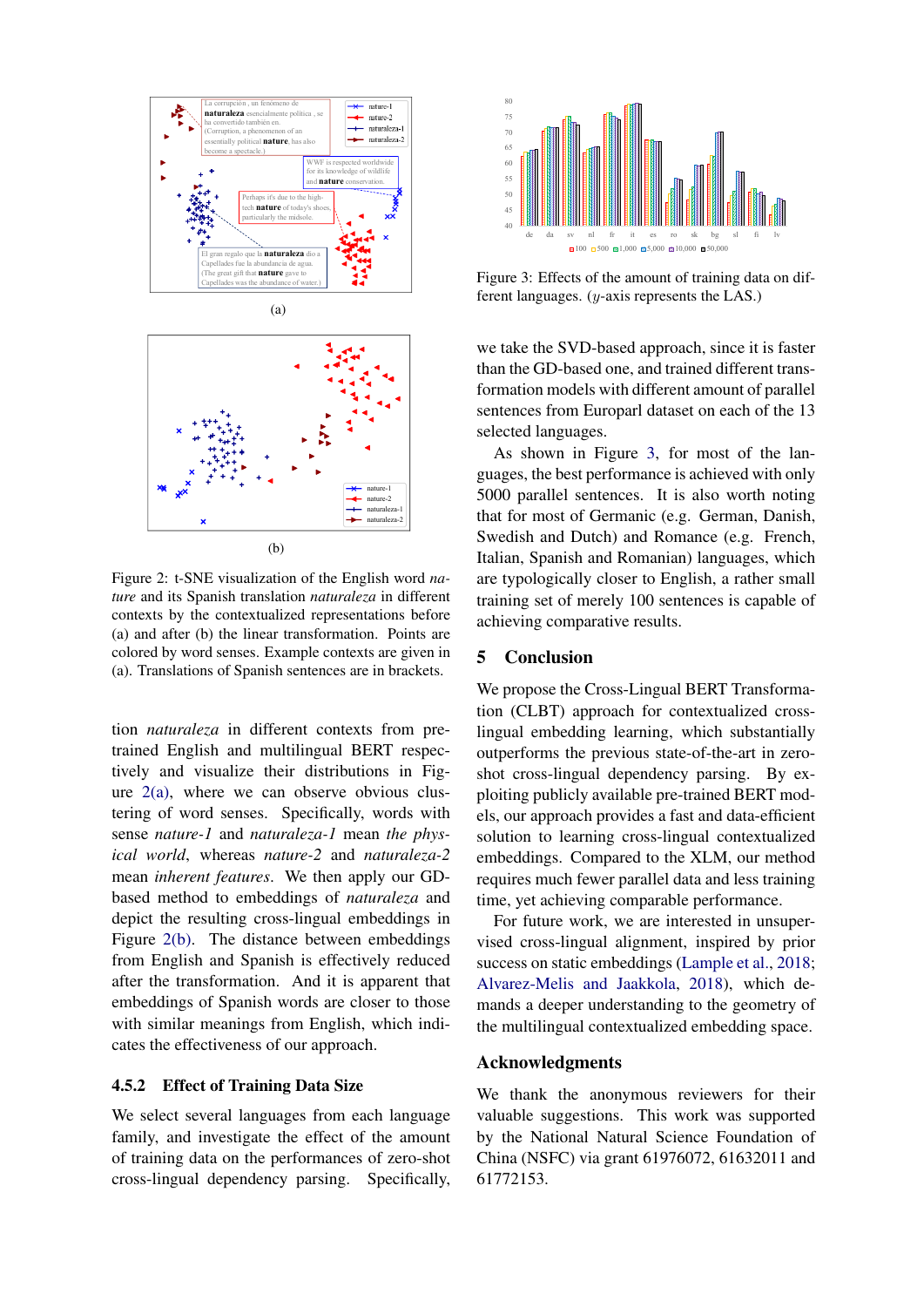#### References

- <span id="page-5-18"></span>Wasi Uddin Ahmad, Zhisong Zhang, Xuezhe Ma, Eduard H. Hovy, Kai-Wei Chang, and Nanyun Peng. 2018. [Near or far, wide range zero](http://arxiv.org/abs/1811.00570)[shot cross-lingual dependency parsing.](http://arxiv.org/abs/1811.00570) *CoRR*, abs/1811.00570.
- <span id="page-5-23"></span>David Alvarez-Melis and Tommi Jaakkola. 2018. Gromov-Wasserstein alignment of word embedding spaces. In *Proc. of EMNLP*, pages 1881–1890.
- <span id="page-5-21"></span>Piotr Bojanowski, Edouard Grave, Armand Joulin, and Tomas Mikolov. 2017. Enriching word vectors with subword information. *Transactions of the Association for Computational Linguistics*, 5:135–146.
- <span id="page-5-7"></span>Wanxiang Che, Yijia Liu, Yuxuan Wang, Bo Zheng, and Ting Liu. 2018. Towards better ud parsing: Deep contextualized word embeddings, ensemble, and treebank concatenation. In *Proc. of CoNLL*, pages 55–64. Association for Computational Linguistics.
- <span id="page-5-13"></span>Xilun Chen and Claire Cardie. 2018. Unsupervised multilingual word embeddings. In *Proc. of EMNLP*, pages 261–270. Association for Computational Linguistics.
- <span id="page-5-0"></span>Jacob Devlin, Ming-Wei Chang, Kenton Lee, and Kristina Toutanova. 2018. [BERT: pre-training of](http://arxiv.org/abs/1810.04805) [deep bidirectional transformers for language under](http://arxiv.org/abs/1810.04805)[standing.](http://arxiv.org/abs/1810.04805) *CoRR*, abs/1810.04805.
- <span id="page-5-19"></span>Timothy Dozat and Christopher D. Manning. 2017. Deep biaffine attention for neural dependency parsing. In *Proc. of ICLR*.
- <span id="page-5-17"></span>Chris Dyer, Adam Lopez, Juri Ganitkevitch, Jonathan Weese, Ferhan Ture, Phil Blunsom, Hendra Setiawan, Vladimir Eidelman, and Philip Resnik. 2010. cdec: A decoder, alignment, and learning framework for finite-state and context-free translation models. In *Proc. of the ACL 2010 System Demonstrations*, pages 7–12. Association for Computational Linguistics.
- <span id="page-5-22"></span>Philip Edmonds and Scott Cotton. 2001. Senseval-2: Overview. In *The Proc. of the Second International Workshop on Evaluating Word Sense Disambiguation Systems*, SENSEVAL '01, pages 1–5, Stroudsburg, PA, USA. Association for Computational Linguistics.
- <span id="page-5-2"></span>Jiang Guo, Wanxiang Che, David Yarowsky, Haifeng Wang, and Ting Liu. 2015. Cross-lingual dependency parsing based on distributed representations. In *Proc. of ACL and IJCNLP*, pages 1234–1244.
- <span id="page-5-11"></span>Jiang Guo, Wanxiang Che, David Yarowsky, Haifeng Wang, and Ting Liu. 2016. A representation learning framework for multi-source transfer parsing. In *Proc. of AAAI*, pages 2734–2740.
- <span id="page-5-6"></span>Suzana Ilic, Edison Marrese-Taylor, Jorge Balazs, and ´ Yutaka Matsuo. 2018. Deep contextualized word

representations for detecting sarcasm and irony. In *Proc. of the 9th Workshop on Computational Approaches to Subjectivity, Sentiment and Social Media Analysis*, pages 2–7. Association for Computational Linguistics.

- <span id="page-5-20"></span>Diederick P Kingma and Jimmy Ba. 2015. Adam: A method for stochastic optimization. In *Proc. of ICLR*.
- <span id="page-5-9"></span>Alexandre Klementiev, Ivan Titov, and Binod Bhattarai. 2012. Inducing crosslingual distributed representations of words. In *Proc. of COLING*, pages 1459–1474.
- <span id="page-5-10"></span>Tomáš Kočiský, Karl Moritz Hermann, and Phil Blunsom. 2014. Learning bilingual word representations by marginalizing alignments. In *Proc. of ACL*, pages 224–229. Association for Computational Linguistics.
- <span id="page-5-16"></span>Philipp Koehn. 2005. Europarl: A parallel corpus for statistical machine translation. In *Proc. of the tenth Machine Translation Summit*, pages 79–86, Phuket, Thailand. AAMT.
- <span id="page-5-1"></span>Guillaume Lample and Alexis Conneau. 2019. [Cross](http://arxiv.org/abs/1901.07291)[lingual language model pretraining.](http://arxiv.org/abs/1901.07291) *CoRR*, abs/1901.07291.
- <span id="page-5-12"></span>Guillaume Lample, Alexis Conneau, Marc'Aurelio Ranzato, Ludovic Denoyer, and Herv Jgou. 2018. Word translation without parallel data. In *Proc. of ICLR*.
- <span id="page-5-14"></span>Angeliki Lazaridou, Georgiana Dinu, and Marco Baroni. 2015. Hubness and pollution: Delving into cross-space mapping for zero-shot learning. In *Proc. of ACL and IJCNLP*, pages 270–280. Association for Computational Linguistics.
- <span id="page-5-5"></span>Bryan McCann, James Bradbury, Caiming Xiong, and Richard Socher. 2017. Learned in translation: Contextualized word vectors. In *Advances in Neural Information Processing Systems 30*, pages 6294–6305. Curran Associates, Inc.
- <span id="page-5-4"></span>Ryan McDonald, Joakim Nivre, Yvonne Quirmbach-Brundage, Yoav Goldberg, Dipanjan Das, Kuzman Ganchev, Keith Hall, Slav Petrov, Hao Zhang, Oscar Täckström, Claudia Bedini, Núria Bertomeu Castelló, and Jungmee Lee. 2013. Universal dependency annotation for multilingual parsing. In *Proc. of ACL*, pages 92–97. Association for Computational Linguistics.
- <span id="page-5-3"></span>Ryan McDonald, Slav Petrov, and Keith Hall. 2011. Multi-source transfer of delexicalized dependency parsers. In *Proc. of EMNLP*, pages 62–72.
- <span id="page-5-15"></span>Tomas Mikolov, Quoc V. Le, and Ilya Sutskever. 2013. [Exploiting similarities among languages for ma](http://arxiv.org/abs/1309.4168)[chine translation.](http://arxiv.org/abs/1309.4168) *CoRR*, abs/1309.4168.
- <span id="page-5-8"></span>Phoebe Mulcaire, Jungo Kasai, and Noah Smith. 2019. Polyglot contextual representations improve crosslingual transfer. In *Proc. of NAACL*.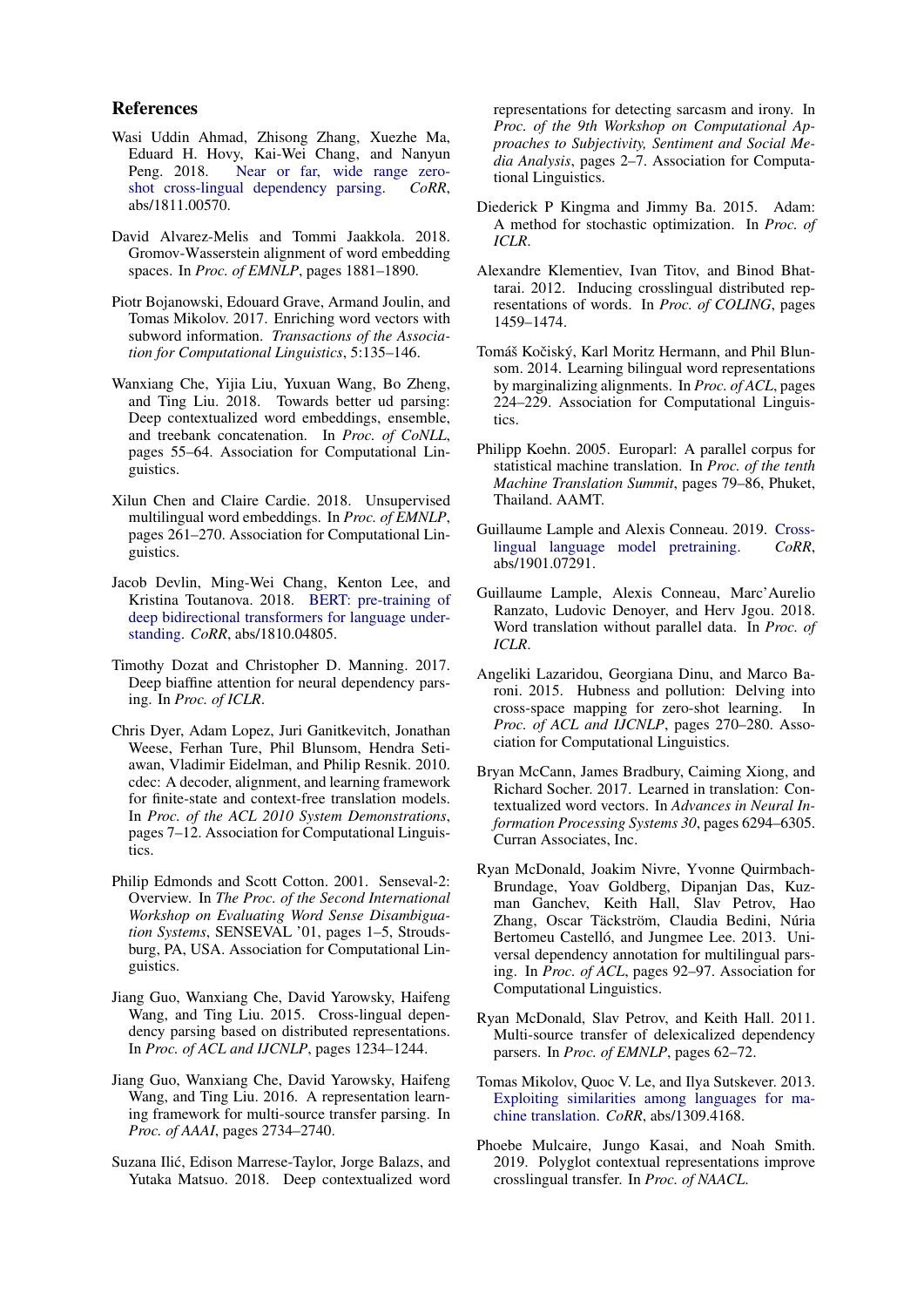- <span id="page-6-4"></span>Joakim Nivre, Mitchell Abrams, Željko Agić, and et al. 2018. [Universal dependencies 2.2.](http://hdl.handle.net/11234/1-2837) LIN-DAT/CLARIN digital library at the Institute of Formal and Applied Linguistics (UFAL), Faculty of Mathematics and Physics, Charles University.
- <span id="page-6-1"></span>Matthew Peters, Waleed Ammar, Chandra Bhagavatula, and Russell Power. 2017. Semi-supervised sequence tagging with bidirectional language models. In *Proc. of ACL*, pages 1756–1765. Association for Computational Linguistics.
- <span id="page-6-2"></span>Matthew Peters, Mark Neumann, Mohit Iyyer, Matt Gardner, Christopher Clark, Kenton Lee, and Luke Zettlemoyer. 2018. Deep contextualized word representations. In *Proc. of NAACL*, pages 2227–2237. Association for Computational Linguistics.
- <span id="page-6-9"></span>Telmo Pires, Eva Schlinger, and Dan Garrette. 2019. How multilingual is multilingual BERT? In *Proc. of ACL*, pages 4996–5001.
- <span id="page-6-3"></span>Sebastian Schuster, Sonal Gupta, Rushin Shah, and Mike Lewis. 2018. [Cross-lingual transfer learn](http://arxiv.org/abs/1810.13327)[ing for multilingual task oriented dialog.](http://arxiv.org/abs/1810.13327) *CoRR*, abs/1810.13327.
- <span id="page-6-6"></span>Tal Schuster, Ori Ram, Regina Barzilay, and Amir Globerson. 2019. Cross-lingual alignment of contextual word embeddings, with applications to zeroshot dependency parsing. In *Proc. of NAACL*, pages 1599–1613.
- <span id="page-6-7"></span>Samuel L. Smith, David H. P. Turban, Steven Hamblin, and Nils Y. Hammerla. 2017. Offline bilingual word vectors, orthogonal transformations and the inverted softmax. In *Proc. of ICLR*.
- <span id="page-6-10"></span>Shijie Wu and Mark Dredze. 2019. Beto, bentz, becas: The surprising cross-lingual effectiveness of bert. In *Proc. of EMNLP*.
- <span id="page-6-8"></span>Yonghui Wu, Mike Schuster, Zhifeng Chen, Quoc V. Le, Mohammad Norouzi, Wolfgang Macherey, Maxim Krikun, Yuan Cao, Qin Gao, Klaus Macherey, Jeff Klingner, Apurva Shah, Melvin Johnson, Xiaobing Liu, Lukasz Kaiser, Stephan Gouws, Yoshikiyo Kato, Taku Kudo, Hideto Kazawa, Keith Stevens, George Kurian, Nishant Patil, Wei Wang, Cliff Young, Jason Smith, Jason Riesa, Alex Rudnick, Oriol Vinyals, Greg Corrado, Macduff Hughes, and Jeffrey Dean. 2016. [Google's](http://arxiv.org/abs/1609.08144) [neural machine translation system: Bridging the gap](http://arxiv.org/abs/1609.08144) [between human and machine translation.](http://arxiv.org/abs/1609.08144) *CoRR*, abs/1609.08144.
- <span id="page-6-0"></span>Min Xiao and Yuhong Guo. 2014. Distributed word representation learning for cross-lingual dependency parsing. In *Proc. of CoNLL*, pages 119–129. Association for Computational Linguistics.
- <span id="page-6-5"></span>Chao Xing, Dong Wang, Chao Liu, and Yiye Lin. 2015. Normalized word embedding and orthogonal transform for bilingual word translation. In *Proc. of NAACL*, pages 1006–1011. Association for Computational Linguistics.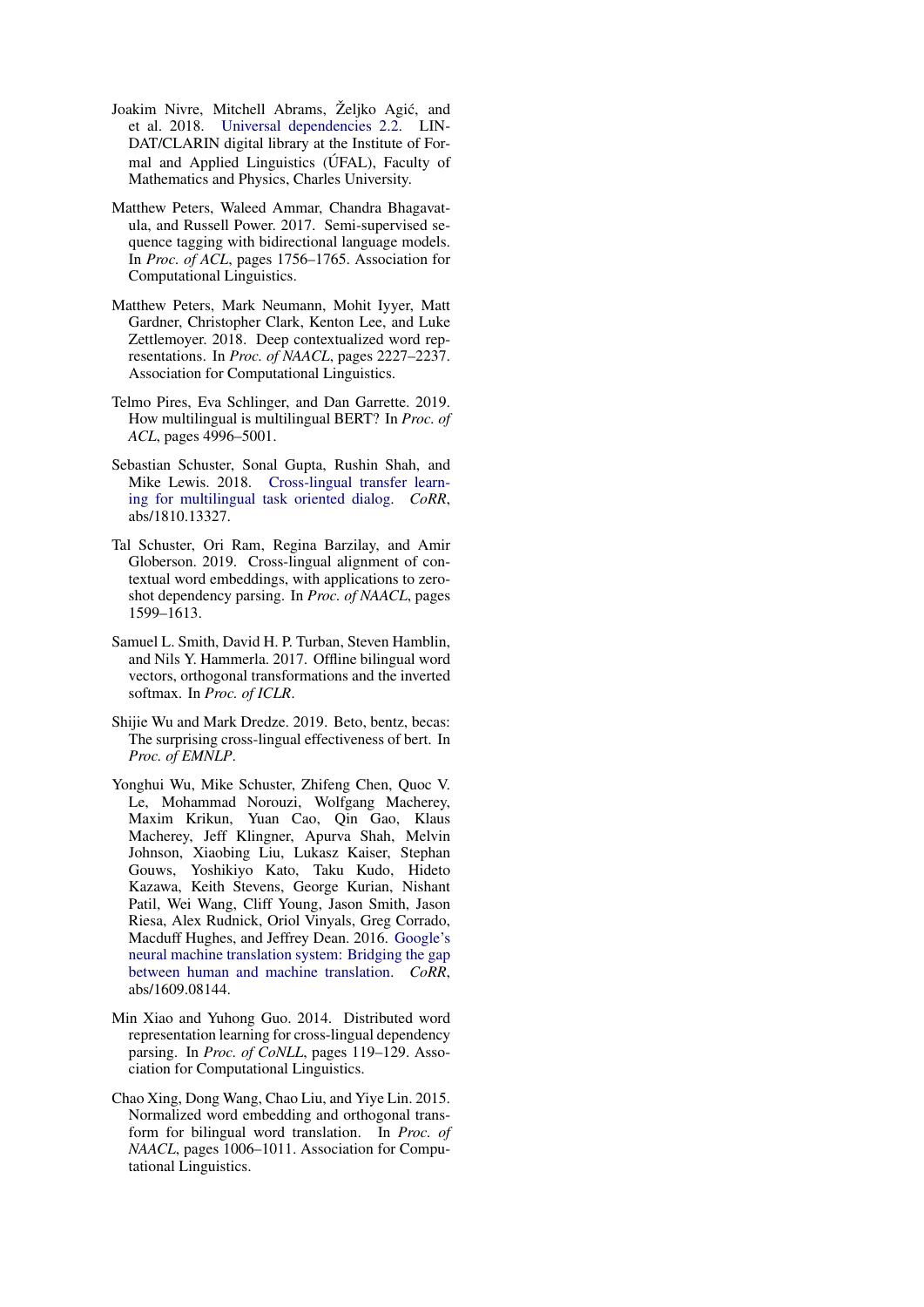# A Appendices for "Cross-Lingual BERT Transformation for Zero-Shot Dependency Parsing"

## A.1 Statistics of UD (v2.2) Treebanks

<span id="page-7-0"></span>The statistics of the Universal Dependency treebanks we used are summarized in Table [3.](#page-7-0)

| Language        | Language Family   | Treebank                | <b>Test Sentences</b> |
|-----------------|-------------------|-------------------------|-----------------------|
| English (en)    | IE.Germanic       | <b>EWT</b>              | 2,077                 |
| German (de)     | IE.Germanic       | <b>GSD</b>              | 977                   |
| Danish (da)     | IE.Germanic       | <b>DDT</b>              | 565                   |
| Swedish (sv)    | IE.Germanic       | Talbanken               | 1,219                 |
| Dutch (nl)      | IE.Germanic       | Alpino, LassySmall      | 1,472                 |
| French (fr)     | IE.Romance        | <b>GSD</b>              | 416                   |
| Italian (it)    | <b>IE.Romance</b> | <b>ISDT</b>             | 482                   |
| Spanish (es)    | <b>IE.Romance</b> | GSD, AnCora             | 2,147                 |
| Portuguese (pt) | <b>IE.Romance</b> | Bosque, GSD             | 1,681                 |
| Romanian (ro)   | IE.Romance        | <b>RRT</b>              | 729                   |
| Slovak (sk)     | IE.Slavic         | <b>SNK</b>              | 1,061                 |
| Polish (pl)     | IE.Slavic         | LFG, SZ                 | 2,827                 |
| Bulgarian (bg)  | IE.Slavic         | <b>BTB</b>              | 1,116                 |
| Slovenian (sl)  | IE.Slavic         | SSJ, SST                | 1,898                 |
| Czech (cs)      | IE.Slavic         | PDT, CAC, CLTT, FicTree | 12,203                |
| Finnish (fi)    | Uralic            | <b>TDT</b>              | 1,555                 |
| Estonian (et)   | Uralic            | <b>EDT</b>              | 2,737                 |
| Latvian $(1v)$  | IE.Baltic         | <b>LVTB</b>             | 1,228                 |

Table 3: Statistics of the Universal Dependeny treebanks we selected in our experiments. For language family, IE is the abbreviation for Indo-European.

## A.2 Implementation Details

For the graph-based Biaffine parser, we exclude the learned embeddings in our re-implementation, to focus on the effect of pre-trained embeddings. Besides, the universal POS tags are used throughout our experiments.

The PyTorch version of the base BERT model for English and multi-languages<sup>[14](#page-7-1)</sup> are used to generate the 768-dimensional contextualized embeddings for English and target languages respectively. In the GD-based method, we use Adam optimizer, with a learning rate of 0.001,  $\beta_1 = 0.9$ ,  $\beta_2 = 0.999$ .

## A.3 Full Results on UD Treebanks

The LAS of our models (including the combination of cross-lingual FastText embeddings and our CLBT ones, where they are concatenated as the input to the parser) and the baseline ones are shown in Table [4,](#page-8-0) and UAS in Table [5.](#page-8-1)

<span id="page-7-1"></span><sup>14</sup><github.com/huggingface/pytorch-pretrained-BERT>